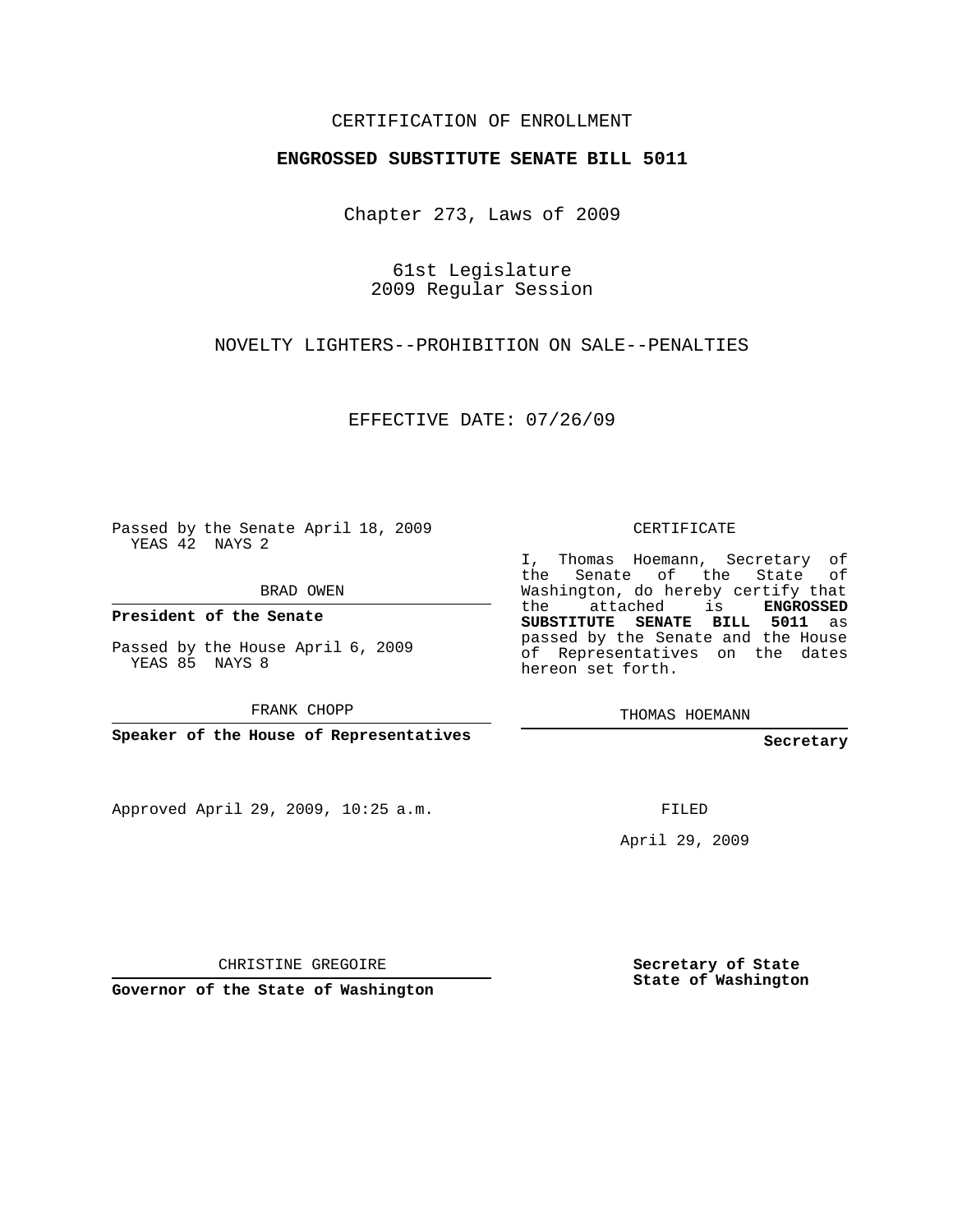## **ENGROSSED SUBSTITUTE SENATE BILL 5011** \_\_\_\_\_\_\_\_\_\_\_\_\_\_\_\_\_\_\_\_\_\_\_\_\_\_\_\_\_\_\_\_\_\_\_\_\_\_\_\_\_\_\_\_\_

\_\_\_\_\_\_\_\_\_\_\_\_\_\_\_\_\_\_\_\_\_\_\_\_\_\_\_\_\_\_\_\_\_\_\_\_\_\_\_\_\_\_\_\_\_

AS AMENDED BY THE HOUSE

Passed Legislature - 2009 Regular Session

## **State of Washington 61st Legislature 2009 Regular Session**

**By** Senate Labor, Commerce & Consumer Protection (originally sponsored by Senators Kauffman, Kohl-Welles, Kline, and Keiser)

READ FIRST TIME 02/17/09.

1 AN ACT Relating to fire safety standards for novelty lighters; 2 adding a new chapter to Title 70 RCW; and prescribing penalties.

3 BE IT ENACTED BY THE LEGISLATURE OF THE STATE OF WASHINGTON:

 4 NEW SECTION. **Sec. 1.** The definitions in this section apply 5 throughout this chapter unless the context clearly requires otherwise.

 6 (1) "Authority having jurisdiction" means the local organization, 7 office, or individual responsible for enforcing the requirements of the 8 state fire code.

 9 (2) "Director" means the director of fire protection appointed 10 under RCW 43.43.938.

11 (3) "Distribute" means to do any of the following:

12 (a) Sell novelty lighters or deliver novelty lighters for sale by 13 another person to consumers;

14 (b) Sell or accept orders for novelty lighters that are to be 15 transported from a point outside this state to a consumer within this 16 state;

17 (c) Buy novelty lighters directly from a manufacturer or wholesale 18 dealer for resale in this state;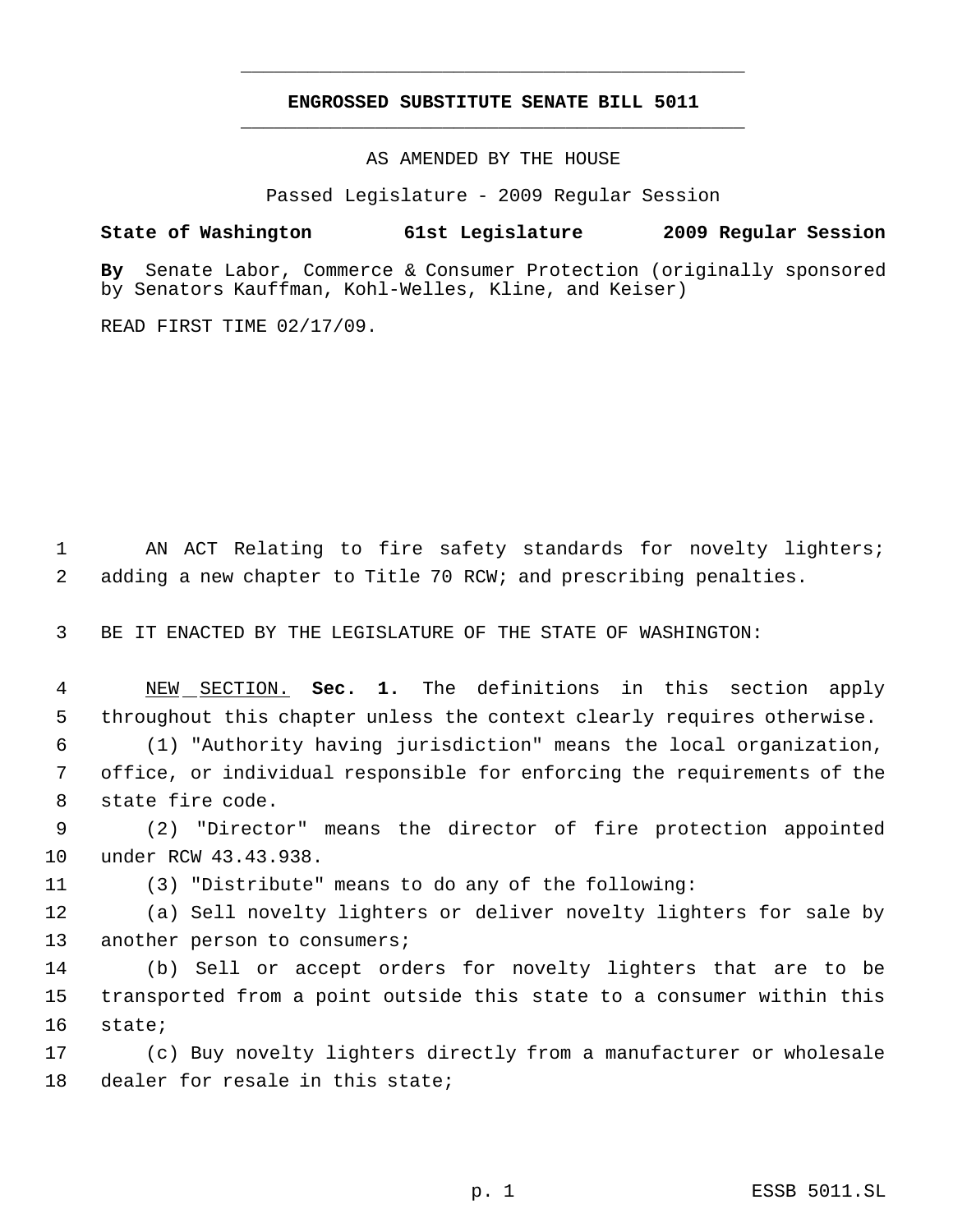(d) Give novelty lighters as a sample, prize, gift, or other promotion.

(4) "Manufacturer" means:

 (a) An entity that produces, or causes the production of, novelty lighters for sale in this state;

 (b) An importer or first purchaser of novelty lighters that intends to resell within this state novelty lighters that were produced for sale outside this state; or

 (c) A successor to an entity, importer, or first purchaser described in (a) or (b) of this subsection.

 (5)(a) "Novelty lighter" means a lighter that can operate on any fuel, including butane or liquid fuel. Novelty lighters have features that are attractive to children, including but not limited to visual effects, flashing lights, musical sounds, and toylike designs. The term considers the shape of the lighter to be the most important characteristic when determining whether a lighter can be considered a novelty lighter.

 (b) "Novelty lighter" does not include disposable cigarette lighters or lighters that are printed or decorated with logos, decals, artwork, or heat shrinkable sleeves.

 (6) "Retail dealer" means an entity at one location, other than a manufacturer or wholesale dealer, that engages in distributing novelty lighters.

 (7) "Sell" means to transfer, or agree to transfer, title or possession for a monetary or nonmonetary consideration.

 (8) "Wholesale dealer" means an entity that distributes novelty lighters to a retail dealer or other person for resale.

 NEW SECTION. **Sec. 2.** (1) A person may not distribute or offer to sell a novelty lighter within this state if the director determines the novelty lighter is prohibited for sale or distribution under this chapter.

 (2) This section does not apply if the novelty lighters are in interstate commerce and not intended for distribution in this state.

 (3) The authority having jurisdiction shall enforce the provisions of this chapter.